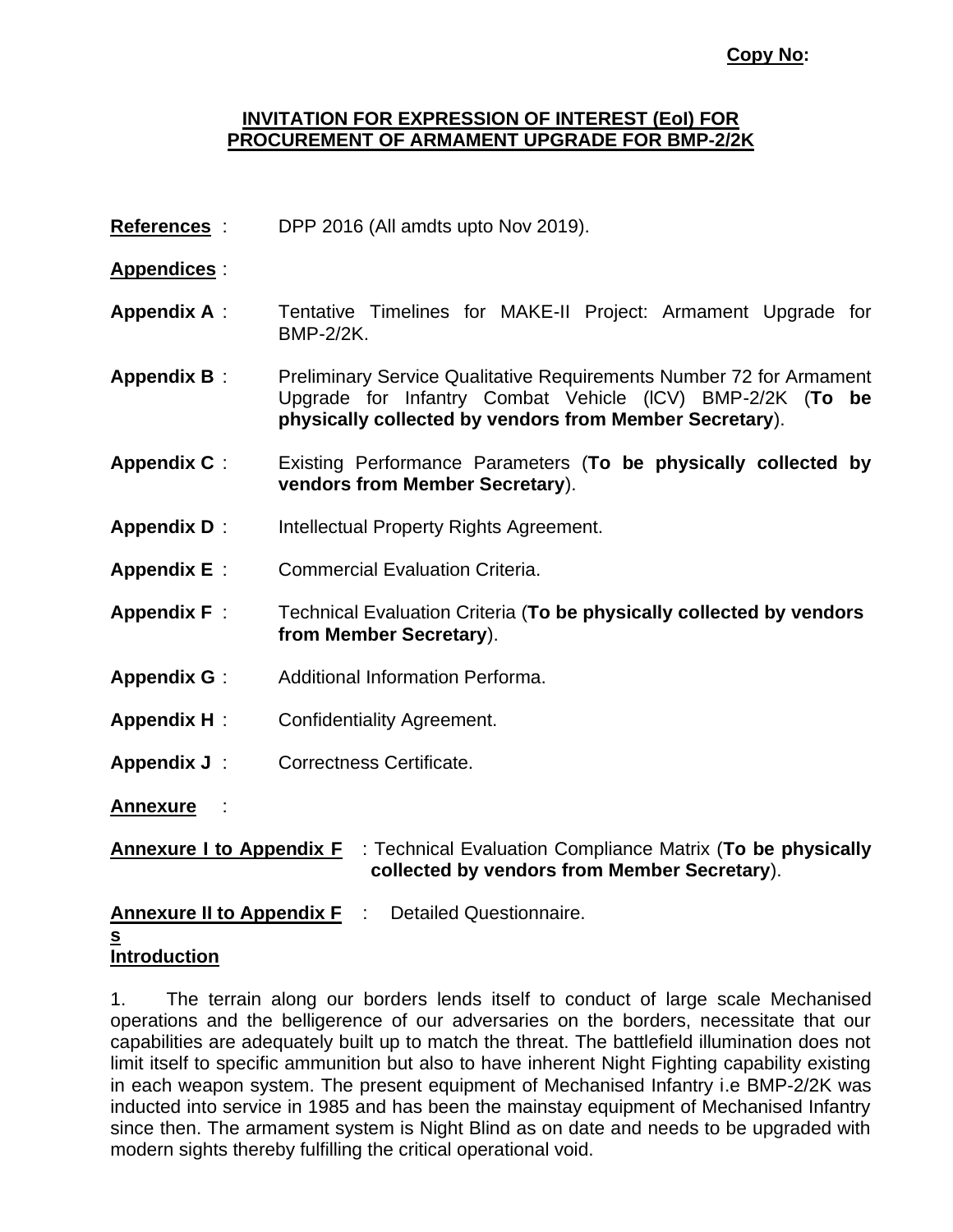### **Objective**

2. The objective of this invitation of Expression of Interest (EoI) is to seek responses from eligible Indian Vendors for **development of prototype and further procurement** of the **Armament Upgrade for BMP-2/2K**.

### **Layout**

- 3. The EoI has been covered under the following parts:-
	- (a) Part I : General Information.
	- (b) Part II : Scope of Project.
	- (c) Part III : Evaluation Criteria.
	- (d) Part IV : Procedure for Submission of Response to the EoI.
	- (e) Part V : Miscellaneous.

4. The nodal officer for this project for all queries/ clarifications/ coordination will be Secretary, Project Facilitation Team, Armament Upgrade for BMP-2/2K. Address and contact details of the nodal officer are given at **Paragraph 30 of the EoI**.

## **PART I: GENERAL INFORMATION**

5. **Categorisation**. The project is categorised as under:-

(a) **Prototype Development Phase**. 'Make-II (Industry Funded)' as per Make-II Procedure, in accordance with Para 6 of Chapter-III A of DPP-2016.

(b) **Procurement Phase**. **'Buy (Indian - IDDM)'** with minimum 40% IC content in accordance with Para 5 of Chapter III-A of DPP-2016.

6. **Quantities**. The quantities sought for the project are:-

(a) **Prototype Development Phase**. One prototype of Armament Upgrade for BMP-2/2K will be developed by each shortlisted DA(s) and will include:-

- $(i)$ 3<sup>rd</sup> Generation Thermal Imager based Gunner Sight.
- $(ii)$ 3<sup>rd</sup> Generation Thermal Imager based Commander Sight (Panoramic).
- (iii) Modernised Fire Control System.
- (iv) Automatic Target Tracker.
- (v) Existing performance parameters of the Armament to be retained.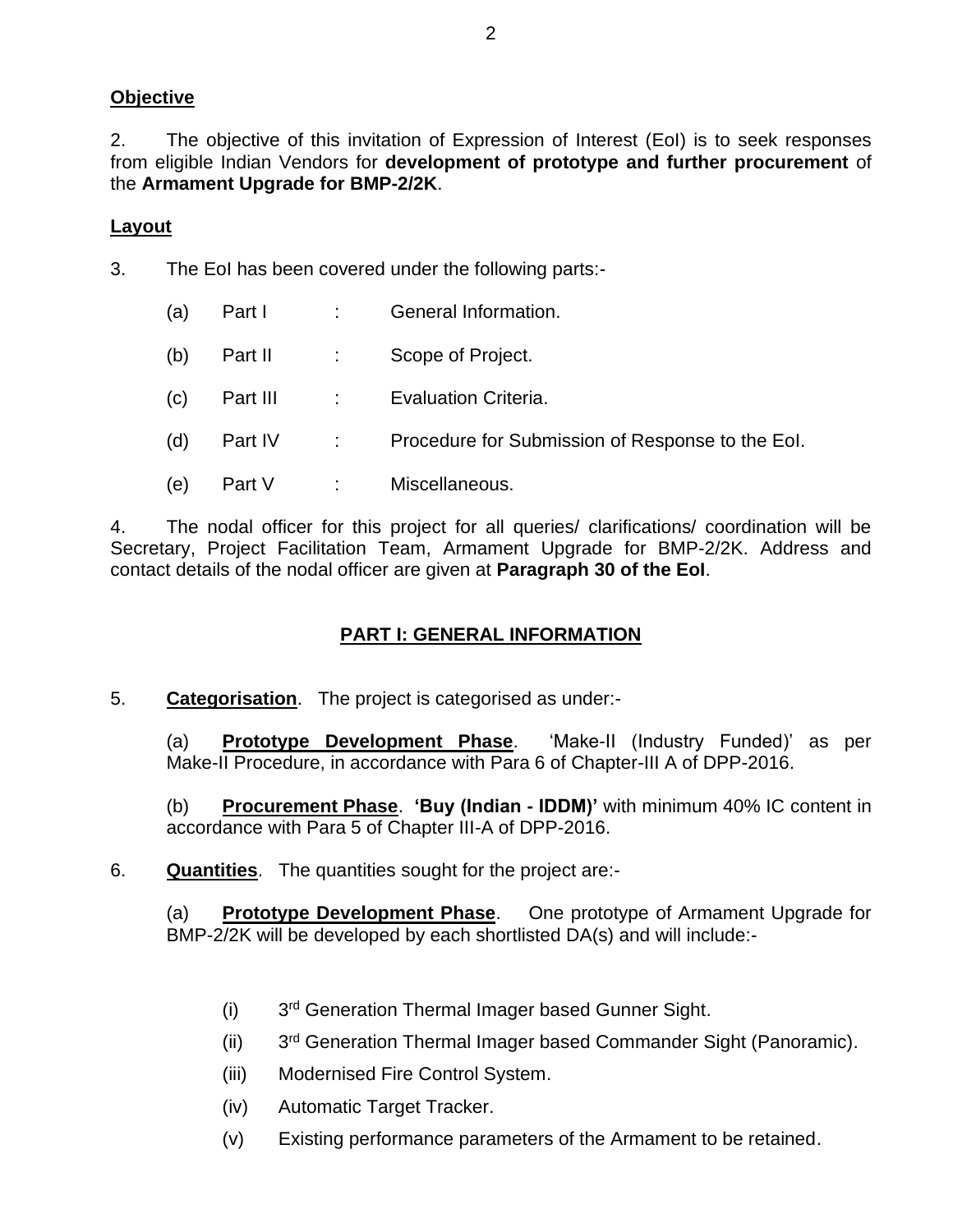(b) **Procurement Phase**. Armament Upgrade for Quantity 811 x BMP-2/2K (including ESP and fitment) will be procured after successful finalisation of contract and same will include:-

- $(i)$ 3<sup>rd</sup> Generation Thermal Imager based Gunner Sight.
- $(ii)$ 3<sup>rd</sup> Generation Thermal Imager based Commander Sight (Panoramic).
- (iii) Modernised Fire Control System.
- (iv) Automatic Target Tracker.
- (v) Existing performance parameters of the Armament to be retained.

7. **Appreciated Timelines**. Tentative timelines for the project are as given at **Appendix A**.

# **PART II: SCOPE OF THE PROJECT**

#### **Existing In-Service Armament Sighting System of BMP-2/2K**

8. The present armament sighting system in use is based on Image Intensifier Technology which has its limitations and is not fit for modern day warfare. Present system is also deficient of modernised Fire Control System and Automatic Target Tracker which adversely affects the **capability of BMP-2/2K to fight both during day and night**. All these aspects are critical requirements for Mechanised Infantry to operate in armour intensive battlefield. The capability being sought is to offset the existing deficiency in BMP-2/2K platform and thereby bringing it at par with other modern war fighting equipment of Indian Army.

#### **Proposed Armament Upgrade of BMP-2/2K**

9. The Armament Upgrade system is required for In-service BMP-2/2K and will include the following:-

- $(a)$ 3<sup>rd</sup> Generation Thermal Imager based Gunner Sight.
- $(b)$ 3<sup>rd</sup> Generation Thermal Imager based Commander Sight (Panoramic).
- (c) Modernised Fire Control System.
- (d) Automatic Target Tracker.
- (e) Existing performance parameters of the Armament to be retained.

10. **Preliminary Service Qualitative Requirements (PSQR) of the Proposed System**. PSQR No - 72 of the Armament Upgrade for BMP-2/2K is attached as **Appendix B**. The amplification of existing performance parameters as per Para 23 of PSQR No 72 is att as **Appendix C.**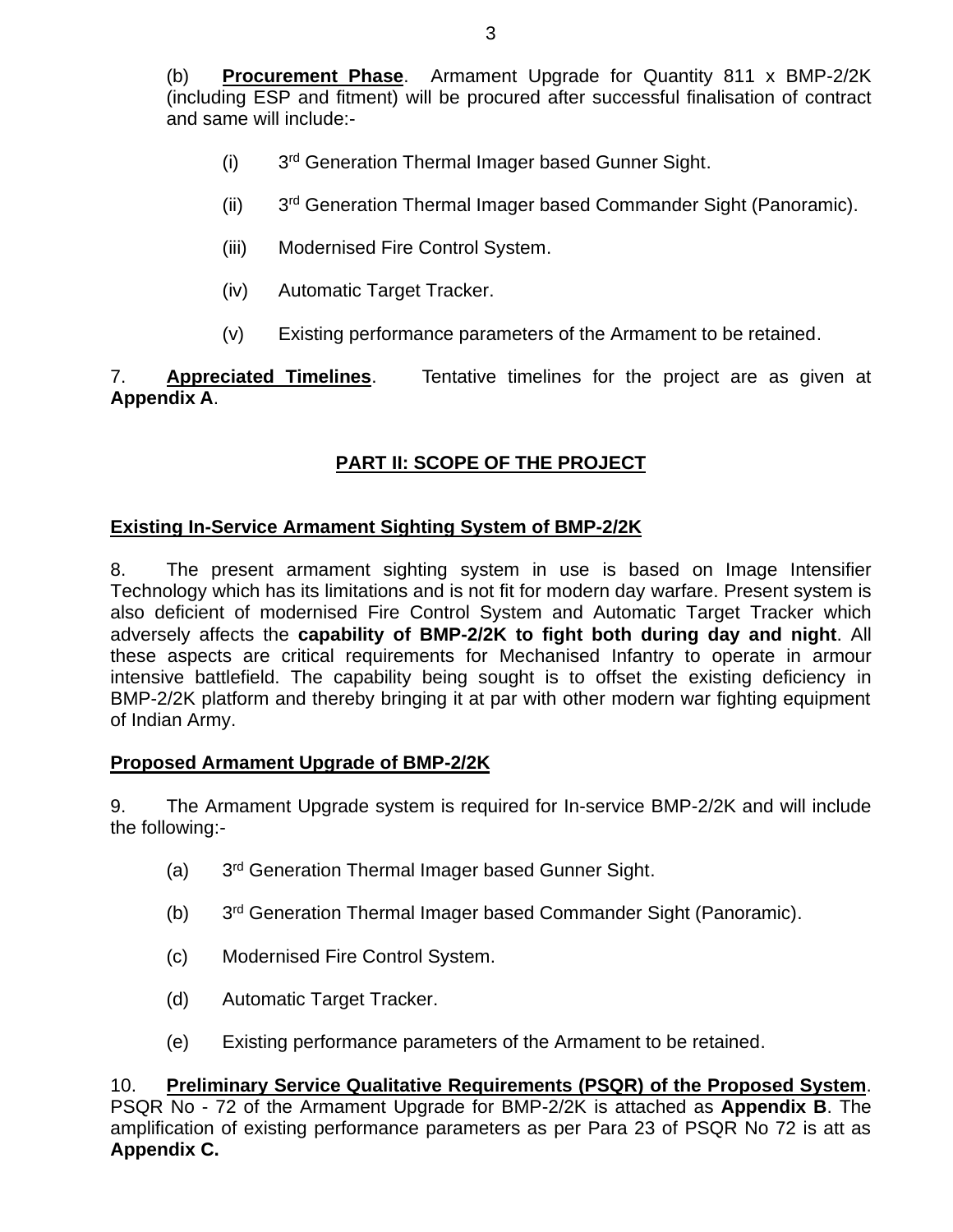### **Timelines and Critical Activities**

11. Stages of the development and procurement process are given at Paragraph 9 of the Make-II Procedure as per Chapter III-A of DPP 2016.

12. Major activities in the procurement process will be as given below:-

| <b>Serial</b><br><b>No</b> | <b>Activity</b>                                                    | <b>Remarks</b>                                                                                                                                                                                                                                                          |
|----------------------------|--------------------------------------------------------------------|-------------------------------------------------------------------------------------------------------------------------------------------------------------------------------------------------------------------------------------------------------------------------|
| (a)                        | Pre Eol Response Meeting                                           | 3 Weeks (tentative) after the issue of Eol to<br>clarify the issues/ queries raised<br>by<br>participating firms to facilitate submission of<br>Eol response.                                                                                                           |
| (b)                        | <b>Evaluation of Eol</b><br>Responses                              | By PFT                                                                                                                                                                                                                                                                  |
| (c)                        | Issue of Project Sanction<br>Order for Development of<br>Prototype | To shortlisted Development Agencies (DAs)<br>meeting evaluation criteria.                                                                                                                                                                                               |
| (d)                        | Handing over of one BMP-2                                          | To shortlisted DAs only                                                                                                                                                                                                                                                 |
| (e)                        | Trial<br><b>Readiness</b><br>User<br><b>Review</b>                 | To confirm completion of design &<br>(i)<br>development of prototypes as per PSQR No<br>72, prior to commencement of User Trials.<br>(ii)<br>More than one review<br>may<br>be<br>conducted, as required. Dates will<br>be<br>promulgated by the PFT as per progress of |
|                            |                                                                    | the project.                                                                                                                                                                                                                                                            |
| (f)                        | Solicitation of Commercial<br><b>Offers</b>                        | Commercial RFP<br>will<br>he.<br>issued<br>for<br>submission of Commercial Offers prior to<br>commencement of User Trials.                                                                                                                                              |
| (g)                        | Conduct of User Trials and<br><b>GS Evaluation</b>                 | Will<br>be<br>conducted<br>successful<br>post<br>completion of Design and development<br>phase.                                                                                                                                                                         |

## **Development of Prototype and Trials**

13. The composition and design of the **Armament Upgrade of BMP-2/2K** to meet the PSQR will be decided by respective DAs in conformity with Para 10 above. Any clarification related to functional or operational aspects of the equipment under development as sought by the DAs to meet the PSQR will be provided by the Project Facilitation Team (PFT).

14. After the prototype has been developed as per PSQR given at **Appendix B**, the PFT would carry out User Trial Readiness Review of the prototype (s) **based on PSQR and existing performance parameters as specified in Appendix C** and conversion of PSQR to GSQR before conduct of User Trials. Evaluation of the Armament Upgrade of BMP-2/2K will be carried out during the Field Evaluation Trials to validate the performance against the GSQR. **The SHQ will formulate the 'Trial Directive' which will address all issues for validating the 'Essential Parameters' and 'Desirable Parameters'**. **The enhanced performance parameters will be decided and mentioned in finalised GSQR**. Necessary technical literature pertaining to the design & material will be provided by the DAs for the User Trial Readiness Review and conduct of User Trials on the prototype.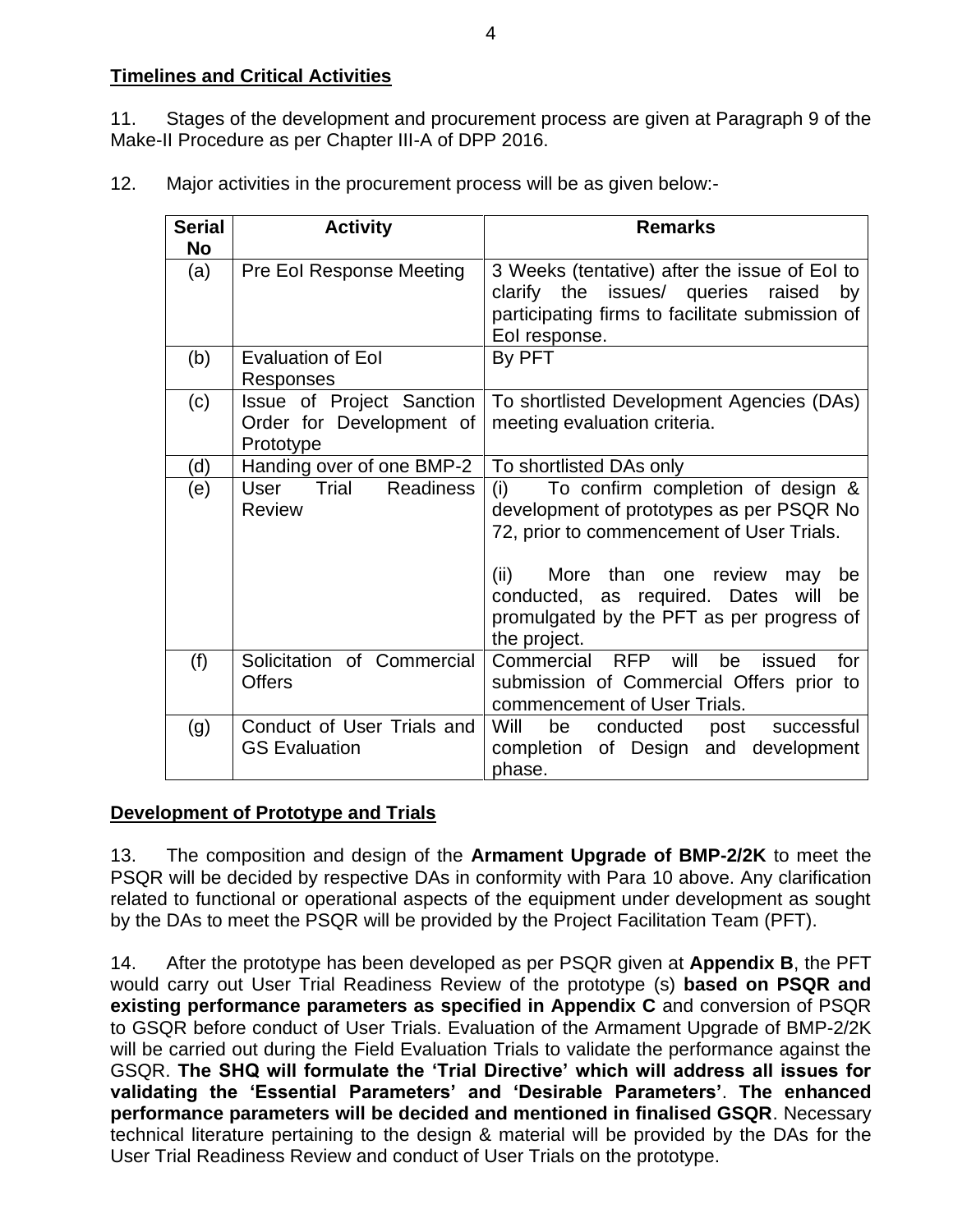### **Solicitation of Commercial Offers**

16. A commercial Request for Proposal (RFP) for 'Buy (Indian-IDDM)' phase would be issued to shortlisted DA(s) prior to commencement of User trials for soliciting their commercial offers. Additional technical information/ documentation, as may be necessary including those related to indigenous content and IPRs would also be required to be provided by the vendors prior to the issue of commercial RFP.

#### **Deliverables**

17. The project will have the following deliverables:-

(a) **Prototype Development Phase**. One prototype for Armament Upgrade for BMP-2/2K will be developed by each shortlisted DA(s) and will include:-

- $(i)$ 3<sup>rd</sup> Generation Thermal Imager based Gunner Sight.
- $(ii)$ 3<sup>rd</sup> Generation Thermal Imager based Commander Sight (Panoramic).
- (iii) Modernised Fire Control System.
- (iv) Automatic Target Tracker.
- (v) Existing performance parameters of the Armament to be retained.

(b) **Procurement Phase**. Armament Upgrade for Quantity 811 x BMP-2/2K (including ESP and fitment) will be required to be procured after successful finalisation of contract and same will include:-

- $(i)$ 3<sup>rd</sup> Generation Thermal Imager based Gunner Sight.
- $(ii)$ 3<sup>rd</sup> Generation Thermal Imager based Commander Sight (Panoramic).
- (iii) Modernised Fire Control System.
- (iv) Automatic Target Tracker.

(v) Existing performance parameters of the Armament to be retained including ESP and fitment.

(c) ESP to incl MRLS, SMT/STE etc.

(d) Fitment of armament upgrade on existing BMP-2/2K in field conditions/ Base Overhaul facility/ Production Facility.

(e) An appropriate Engineering Support Package (ESP) will be required for repair and maintenance of the equipment to include spare, Special Test Equipment/Special Maintenance Tools, training and technical literature to include user hand book, preservation instructions, complete equipment schedule, repair manual and technical manual. These will be provided with the equipment during the procurement phase.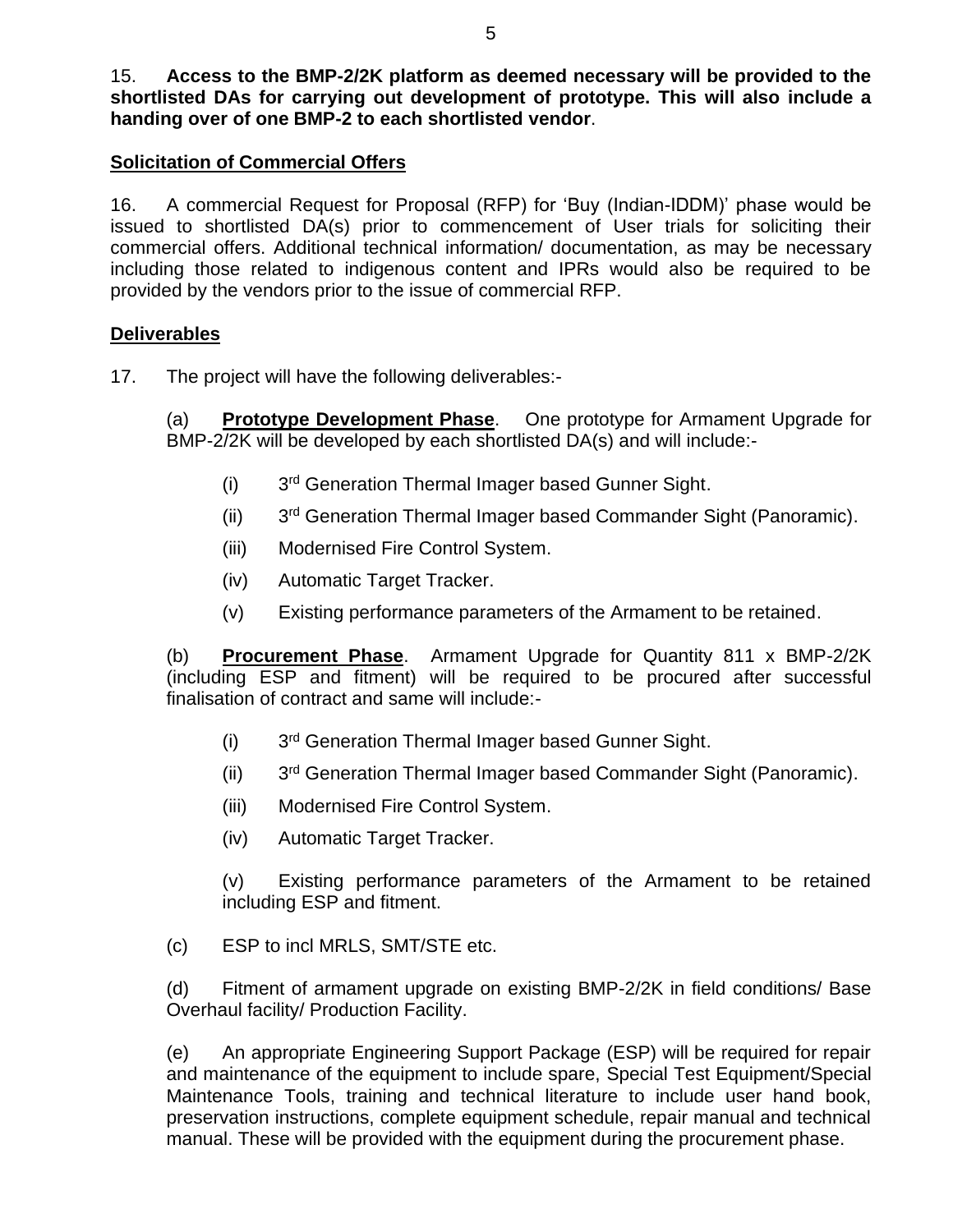### **List of Trials/ facilities to be provided**

- 18. The following trials/facilities will be provided:
	- (a) **Trials**. The trials will be conducted in three Phases: -

(i) **Phase – I : Developmental Trials**. This will include development of prototype of Armament Upgrade for BMP-2/2K in conformity to PSQR. The development trial will be carried out in two stages:-

- (aa) **Stage-I**. On bench test.
- (ab) **Stage -II**. Dynamic Trial on BMP-2/2K evaluated by PFT.

(ii) **Phase–II : Field Evaluation Trial (FET)**. To evaluate indigenously developed Armament Upgrade for BMP-2/2K on NCNC basis and ascertain its suitability for induction in the Army. The PFT will also evaluate the performance & access the suitability of Armament Upgrade for BMP-2/2K to meet functional, safety and maintainability requirements DGQA MET & EMI/ EMC trials shall also be conducted.

(b) **Safety Certificate**. Manufacturer will give a safety certificate before the commencement of trials. Stating the following: -

"Armament Upgrade for BMP-2/2K being offered to the Army for trials has been validated during Internal Validation Trials by manufacturer for safety. All the safety parameters are well within the design parameters, and this upgrade is safe for the Trial by the Army Crew".

#### (c) **Facilities Provided**.

(i) **Trials BMP-2/2K**. 01 x BMP-2 will be provided for each **shortli**sted DAs in mechanically fit condition for development of prototype based on draw of lots and same will be used during Trial Evaluation. An acceptance certificate will be submitted by DA on taking over BMP-2/2K and fitness certificate will also be submitted by the DAs on maintainability of BMPs every month.

(ii) **Trial Crew**. Crew for Developmental & User Trials will be provided by SHQ. A crew training certificate will be submitted by the DAs on the training standard of the crew.

(iii) In case if any damage occurs to the **equipment / property / personnel's resulting from the modification/ testing of modifications by manufacturer/integrator, the manufacturer/integrator is liable to bear the expenses** of repair / replacement of the facility and all necessary insurance coverage for Army manpower shall be the responsibility of the **manufacturer/ integrator**.

(iv) **Repair, Recovery and Maintenance Facility**. Necessary repair, recovery and maintenance cover will be provided by the SHQ during FET.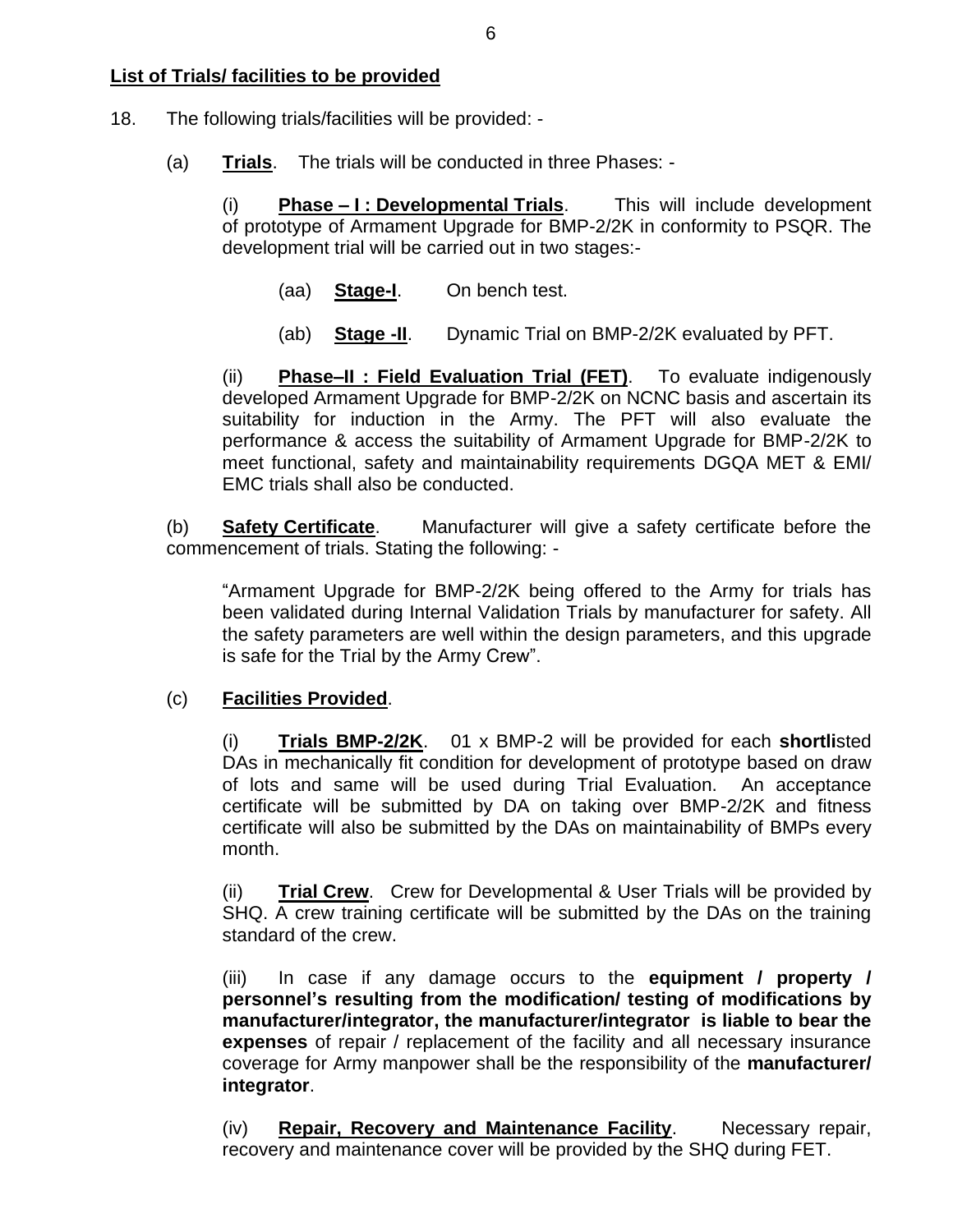### **Multiple Technological Solutions**

19. Multiple technological solutions for the Armament Upgrade of the BMP-2/2K **will not be acceptable**.

### **Intellectual Property Rights (IPRs)**

20. As per provisions of Para 47, Chapter IIIA of DPP-2016, the 'IPR Agreement' will be furnished by each EoI respondent at the time of submission of EoI responses as per format given at **Appendix D**. Further based on the prototype, a comprehensive list of design and documents to be informed subsequently will need to be submitted by the development agencies for verification by a **Committee of Experts**.

# **PART III: EVALUATION CRITERIA**

### **Commercial Evaluation Criteria**

21. Indian entity satisfying criteria given at **Annexure I** of the Make-II Procedure as per Chapter III-A DPP-2016 will be considered as an eligible "Indian Vendor" for the project. EoI respondents will furnish their response to the Commercial Evaluation Criteria as per **Appendix E**.

#### **Technical Evaluation Criteria**

22. The respondents to this EoI are required to furnish information about their Technical Capability as per **Appendix F** and its **Annexure I & II**.

23. **Indigenous Content**. The quantity of 40% Indigenous Content will be certified by vendor before the start of FET and will be evaluated on opening of commercial bids. Critical technology as committed by vendor in their proposal will mandatorily be including as part of Indigenous Content.

24. **Additional Information**. Additional information required to be furnished as part of the EoI response is given at **Appendix G**.

25. **Foreign Collaboration**. If the DA is collaborating/ plans to collaborate with a foreign technology provider, the nature of such collaboration and the technology areas being transferred must be stated in the response (please refer Paragraphs 12 & 13 of **Appendix G**).

## **PART IV: PROCEDURE FOR SUBMISSION OF RESPONSE TO THE EoI**

26. The response to the EoI shall be submitted as per formats given at **Appendix D** through **Appendix J**.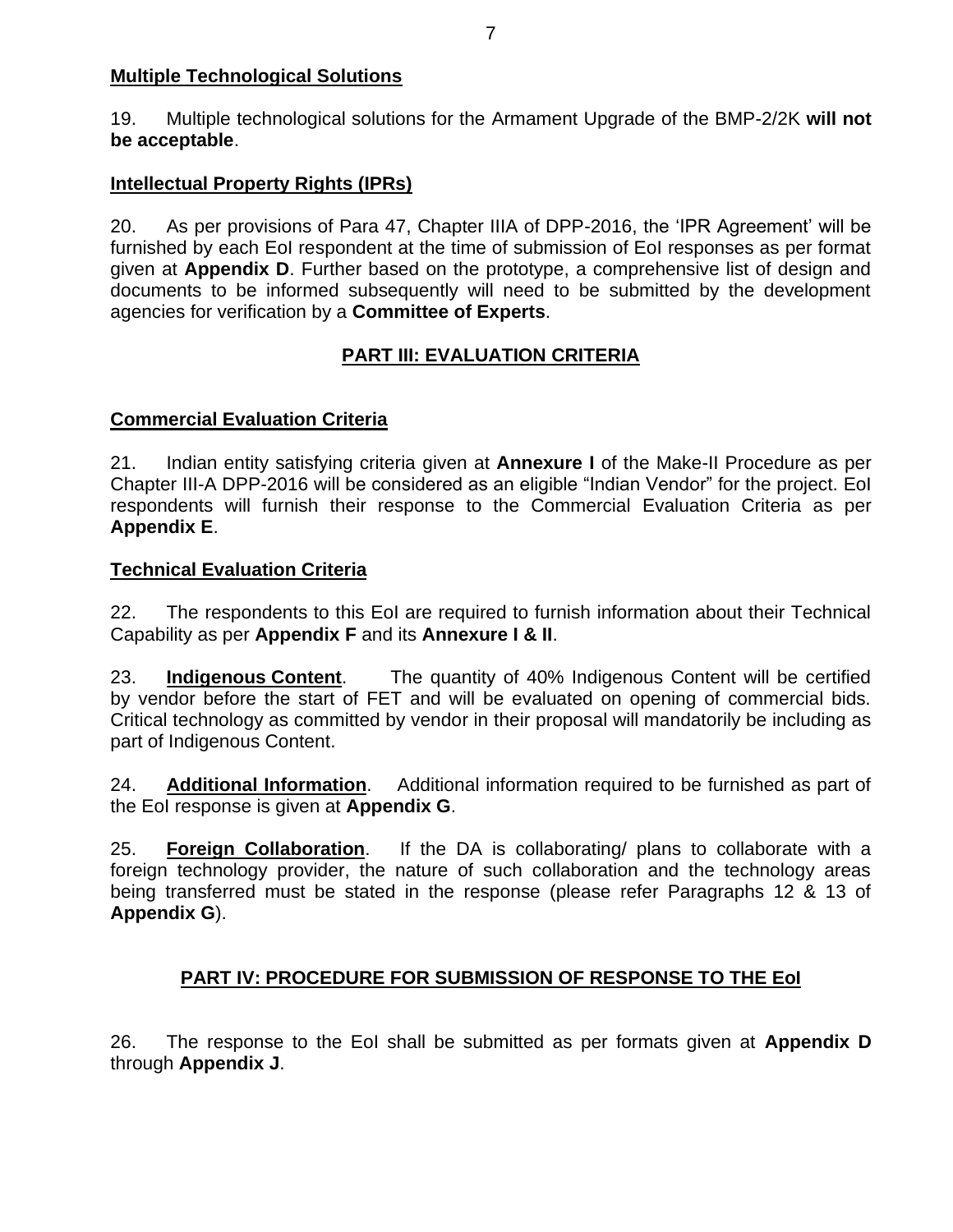### 27. **Guidelines for Submitting EoI Responses**.

(a) The responses should be submitted strictly as per the formats given in respective Appendices. Should a vendor need to mention any other information, a separate column/ row may be added.

(b) All responses and Appendices should be submitted in a single file/ folder. Supporting documents/ additional references should be submitted in a separate folder with proper reference mentioned against each parameter/ sub parameter in respective appendices.

(c) Any supporting document/ evidence without any reference to specific parameter of criteria will not form part of the assessment.

28. **Rejection Criteria for Selection as DAs**. The following may lead to rejection of EoI response:-

(a) Failure to meet Commercial Evaluation Criteria given at **Appendix E**.

(b) Failure to meet/ comply with the Technical Evaluation Criteria Specifications give at **Appendix F** and its **Annexure I & II**.

(c) Failure to offer compliance to any of the terms and conditions given in the EoI.

(d) Any other parameter of the response considered inadequate by the MoD, Government of India.

29. The EoI respondent shall submit **three (03) copies** of response to the EoI, clearly marking one copy as '**Original Copy**' and second & third as '**Duplicate Copy and Triplicate Copy**'. In the event of any discrepancy between them, the original copy shall govern/ prevail. Each page of the response will bear the signatures of the authorised signatory of the company. The DA shall also submit a soft copy of the response to this EoI in a CD/ DVD.

30. The envelopes shall be addressed as under:-

**Secretary, Project Facilitation Team Armament Upgrade of BMP-2/2K** General Staff Branch Directorate General of Mechanised Forces Integrated HQ of MoD (Army) Room Number 529 'A' Wing, Sena Bhawan DHQ PO, New Delhi-110011 Tele/Fax: 9002110263, 7073077107 **Email : dcat.321@gov.in**

31. The response to this EoI must be submitted by **1700hr on 17 Sep 2020** (or six weeks from the date of issue of EoI) at the address mentioned above.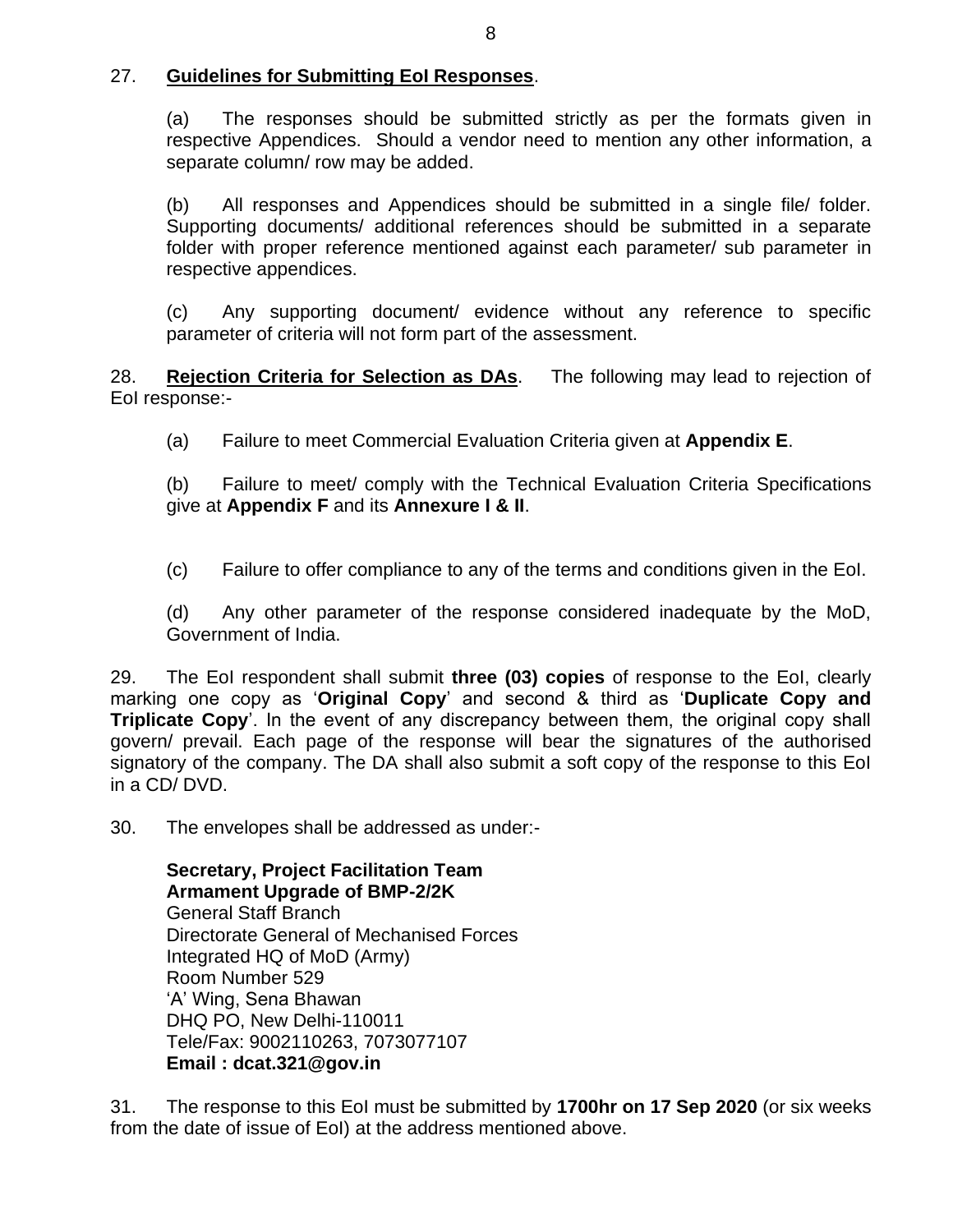32. The Company will be required to sign and honour the 'Confidentiality Agreement' with MoD Govt of India. The 'Confidentiality Agreement' will be furnished by each EoI respondent at the time of submission of EoI responses as per format given at **Appendix H**.

## **PART V: MISCELLANEOUS**

33. **Pre EoI Response Meeting**. Companies may submit written queries/ clarifications/ amplifications on specific issues within 10 days of the issue of EoI. A preresponse meeting will be held **within 3 Weeks (tentative)** after the issue of EoI to clarify the issue/ queries raised by the participating firms to facilitate submission of response. Date of pre-response meeting will be promulgated by the PFT.

34. Guidelines for penalties in business dealings with entities as promulgated by Government from time to time, will be applicable on procurement process & bidders.

35. The Pre-Contract Integrity Pact (PCIP), listed as detailed in paragraph 92 of Chapter II of DPP 2016, shall apply mutatis mutandis to the 'Buy (Indian-IDDM)' phase of 'Make' project.

36. Respondent would be subject to disqualification if they make false, incorrect, or misleading claims in their response to this EoI. A 'Correctness Certificate' as per the format at **Appendix J** will be furnished as part of the response.

37. Please acknowledge the receipt of this invitation for EoI.

File No:A/36062/AU-811/GS/ISE (MECH) (Vikas Bhola)

Colonel Dated : Sep 2020 Secretary, Project Facilitation Team Armament Upgrade BMP-2/2K

Enclosures: **Appendices A to J & Annexure**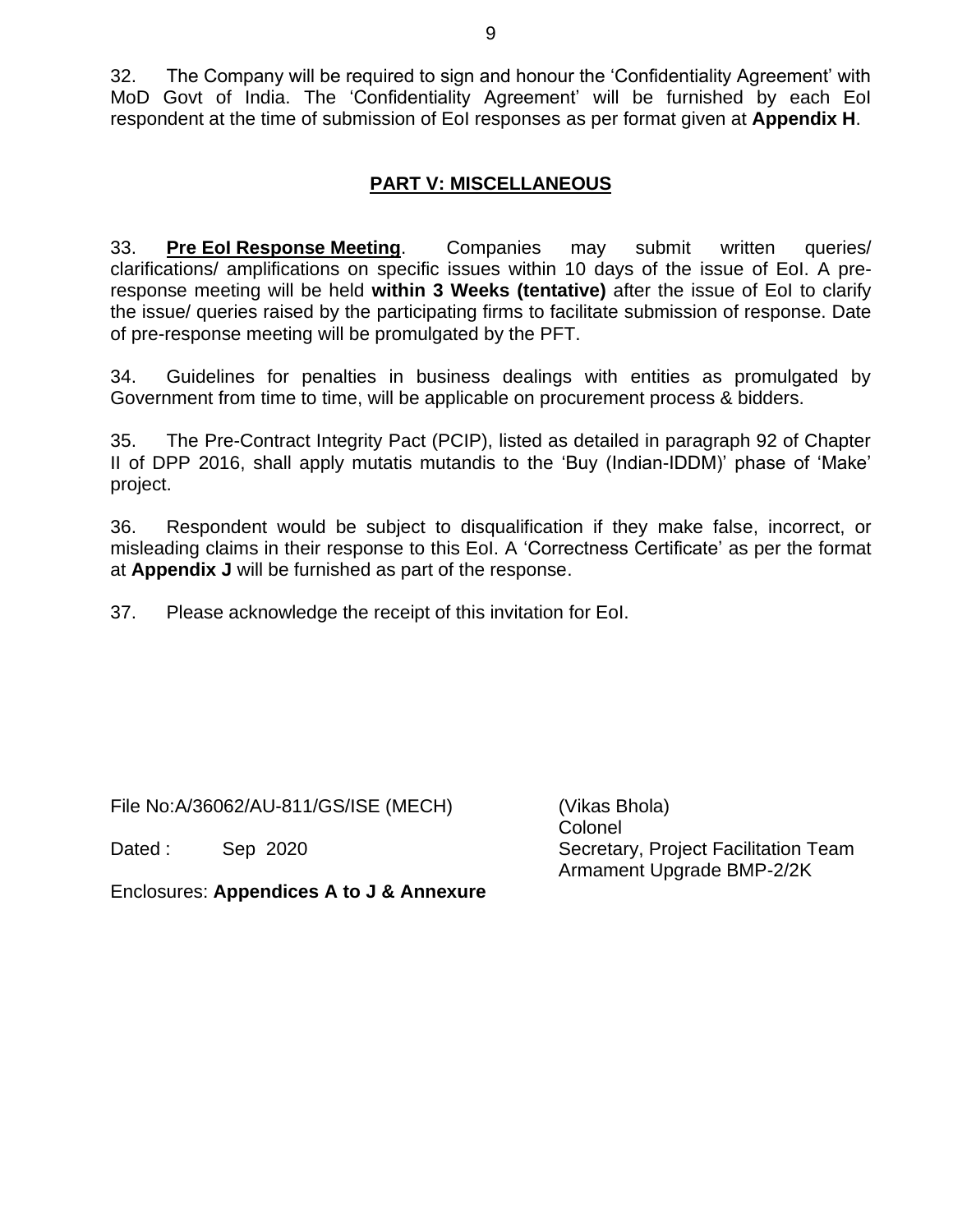**Appendix A** (Refer Para 7 of EoI)

### **TENTATIVE TIME LINES FOR MAKE-II PROJECTS "ARMAMENT UPGRADE FOR BMP-2/2K**

| Sr.<br><b>No</b> | <b>Activity</b>                                                        | Time in weeks from<br>collegiate discussions<br>(To) |
|------------------|------------------------------------------------------------------------|------------------------------------------------------|
| 1.               | Categorisation and Accord of AoN                                       | T <sub>0</sub>                                       |
| 2.               | <b>Issue of Eol</b>                                                    | 8                                                    |
| 3.               | Eol Response submission                                                | 6                                                    |
| 4.               | Eol response evaluation                                                | 5                                                    |
| 5.               | <b>Issue of Project Sanction Order</b>                                 | $\overline{2}$                                       |
| 6.               | Design & development of prototype                                      | 52                                                   |
| 7 <sub>1</sub>   | Conversion of PSQR to SQRs/ Solicitation of<br><b>Commercial offer</b> | $\overline{4}$                                       |
| 8.               | User trials & Staff evaluation                                         | $8 - 26$                                             |
|                  | <b>Total</b>                                                           | 85-103 weeks                                         |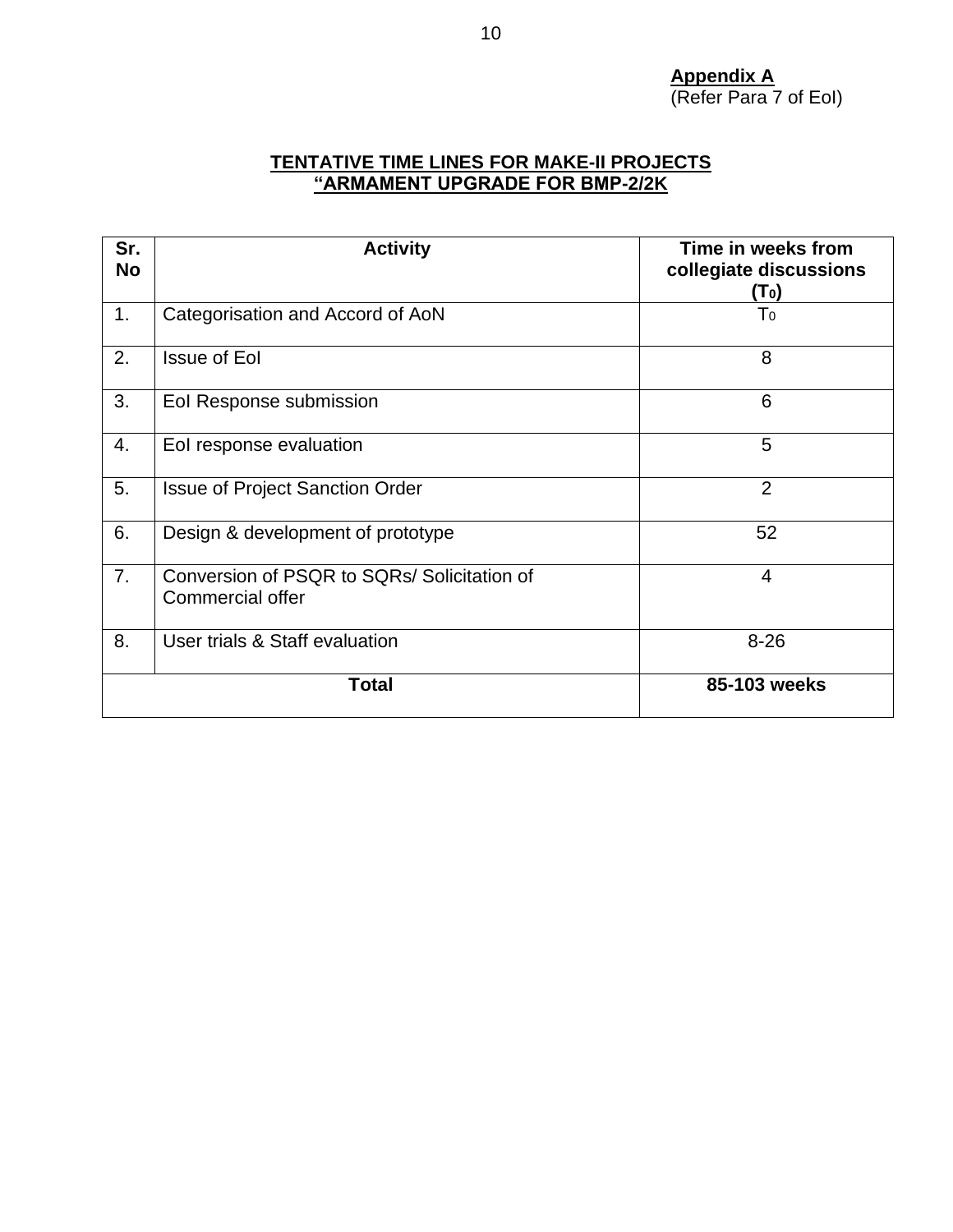# **Appendix D**

(Refer Para 20 of EoI)

# **INTELLECTUAL PROPERTY RIGHTS AGREEMENT**

It is certified that 100% Intellectual Property Rights (IPR) for the design of the Armament Upgrade of BMP-2/2K is the property of M/s\_\_\_\_\_\_\_\_\_\_\_\_\_\_\_\_\_\_\_\_\_\_\_\_\_\_\_\_\_ It is acknowledged that the company will be disqualified from further participation if any information provided is found to be incorrect.

Signature with Company Seal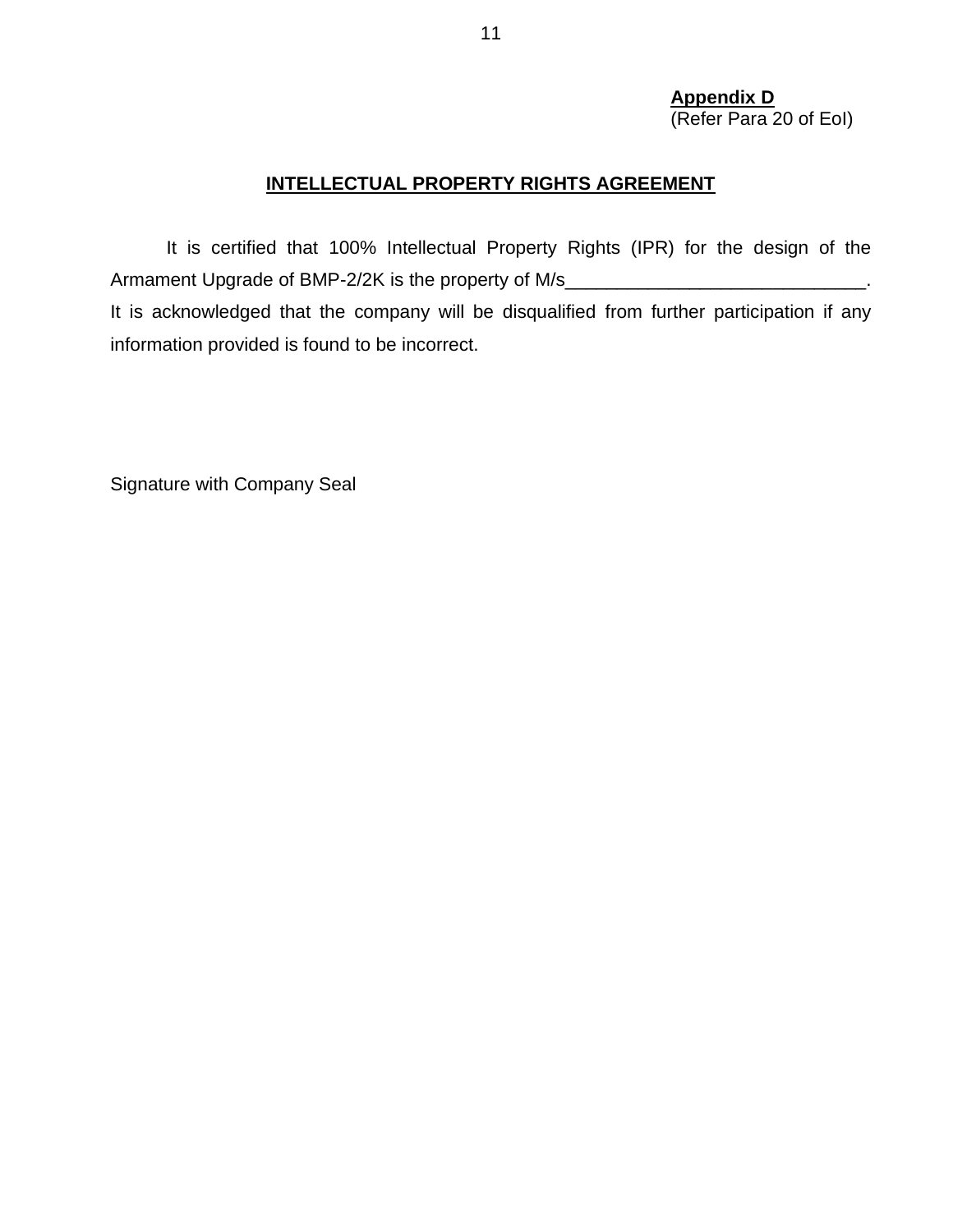#### **Appendix E** (Refer Para 21 of EoI)

# **COMMERCIAL EVALUATION CRITERIA**

### 1. **Name of the Vendor**: \_\_\_\_\_\_\_\_\_\_\_\_\_\_\_\_\_\_

## 2. **Evaluation Criteria**.

| $\underline{\underline{\mathsf{S}}}$<br><b>No</b> | <b>Criteria</b>                                                                                         | Vendor<br><b>Submission</b> | <b>Reference</b><br>(Reference against vendor claim/<br>response must be flagged and<br>mentioned in this column) | <b>Remarks (if</b><br><u>Any)</u> |
|---------------------------------------------------|---------------------------------------------------------------------------------------------------------|-----------------------------|-------------------------------------------------------------------------------------------------------------------|-----------------------------------|
| (a)                                               | Nature of the Company [refer Para 1 (i) of<br>Annexure I of Appendix A of Chapter IIIA of<br>DPP-2016]. |                             |                                                                                                                   |                                   |
| (b)                                               | Ownership Status [refer Para 1 (ii) of Annexure<br>I of Appendix A of Chapter IIIA of DPP-2016].        |                             |                                                                                                                   |                                   |
| (c)                                               | Category of Industry<br>(Large/ Medium/ Small/ Micro).                                                  |                             |                                                                                                                   |                                   |
| (d)                                               | <b>Registration Details.</b>                                                                            |                             |                                                                                                                   |                                   |
| (e)                                               | Credit Rating.                                                                                          |                             |                                                                                                                   |                                   |
| (f)                                               | Present Net Worth.                                                                                      |                             |                                                                                                                   |                                   |
| Station:                                          | Signature                                                                                               |                             | <b>Company Seal</b>                                                                                               |                                   |

Date:

#### **Note**:-

- 1. All submissions must be supported by referenced documents duly authenticated.
- 2. Any input with incorrect or missing reference will not be assessed.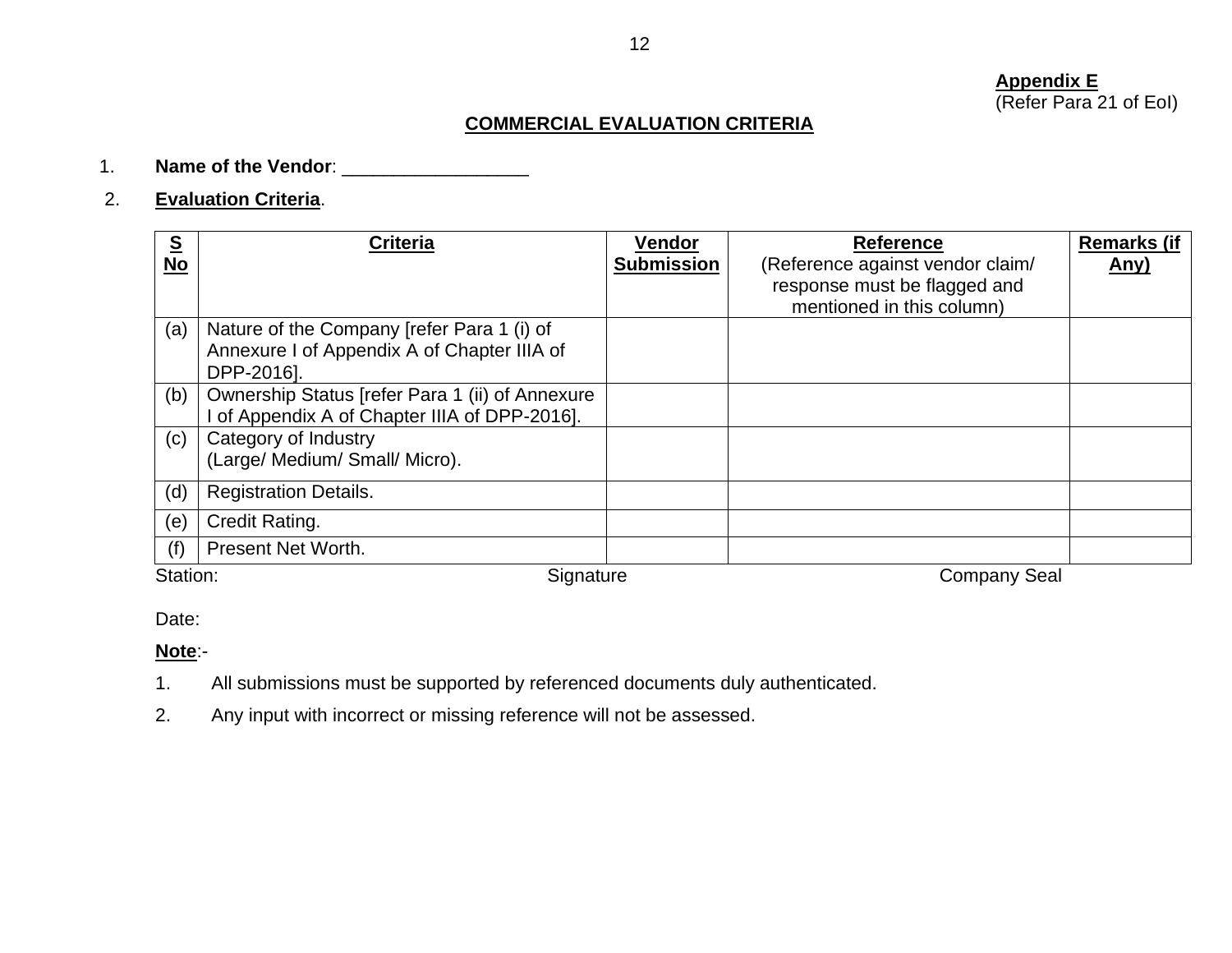#### **Appendix 'G'** (Refer Para 24 of EoI)

## **ADDITIONAL INFORMATION PERFORMA**

- 1. Name of the Company.
- 2. Name of CEO with Designation.
- 3. Address of the Registered Office.
- 4. Address of the Factory/Factories.
- 5. Company Website(s).
- 6. Date of Incorporation.
- 7. Brief History of the Company.
- 8. Category of Industry (Large/ Medium/ Small/ Micro).
- 9. Nature of Company (Public Limited/ Private Limited).

10. Nature of Business (Manufacturer/ Trader/ Sole Selling or Authorised Agent/ Dealer/ Assembler/ Processor/ Re packer/ Service Provider). Please give broad product range as applicable.

- 11. Details of Current Products:-
	- (a) Type/ Description.
	- (b) Licensed/ Installed Capacity.
	- (c) Annual Production for Preceding 3 Years.
- 12. Details of Foreign Collaborations if any planned for execution of project.

13. Technology Received from abroad and assimilated/ planned for execution of project.

- 14. Critical Technology being brought into the country.
- 15. Products Already Supplied:-
	- (a) To Indian Army/Air Force/Navy.
	- (b) PSUs.
	- (c) DRDO and its Laboratories.
	- (d) Ordnance Factories.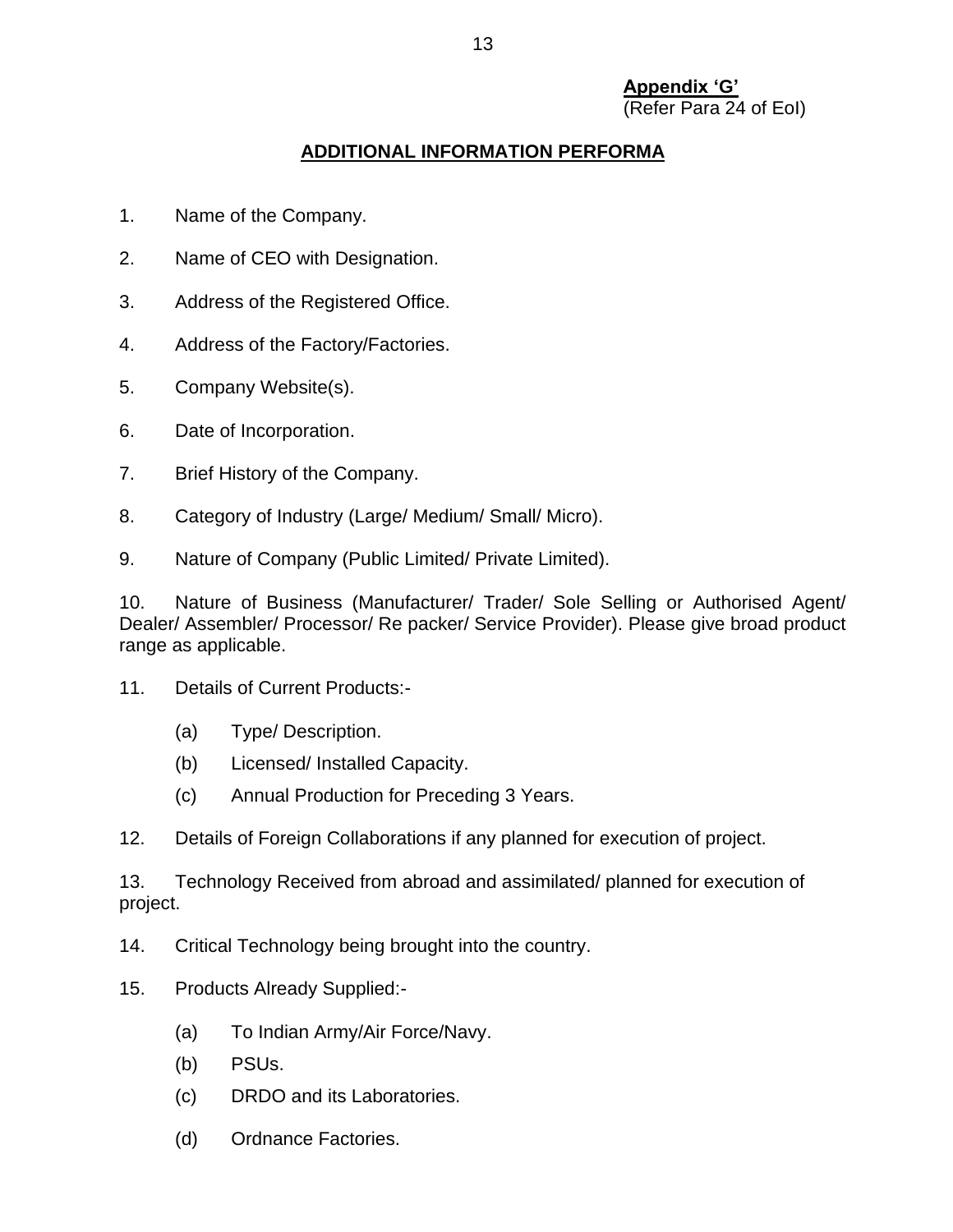- (e) Any other Defence Organisation.
- (f) To other Principal Customers.
- 16. Details of Developmental Facilities:-
	- (a) R&D Facilities Available.
	- (b) Number of Technical Manpower.

(c) Percentage of Total Turn-Over Spent on R&D during the Last Three Years.

- 17. Turn-Over during the last Three Financial Years.
- 18. Any other relevant information.

19. Contact Details of the Executive nominated to co-ordinate with the Assessment Team (please provide telephone, mobile and e-mail address).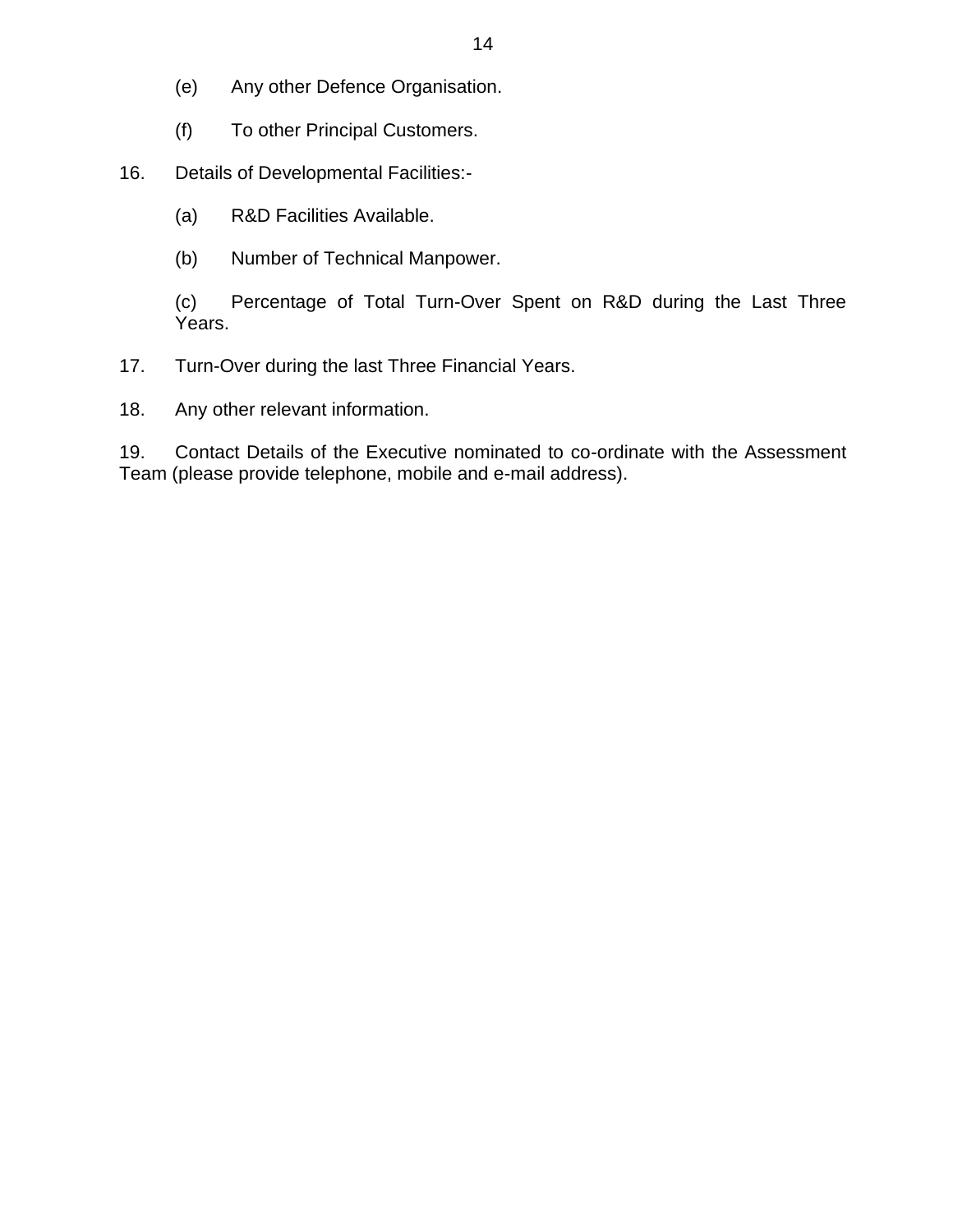## **Appendix H**

(Refer Para 32 of EoI)

### **CONFIDENTIALITY AGREEMENT**

The company understands the security sensitivity of operational equipment. No information pertaining to deployment and usage of the equipment including scaling will be discussed with any third party without required permission from the Project Facilitation Team. The company understands that failure to observe this agreement will lead to disqualification from the project.

Signature with Company Seal